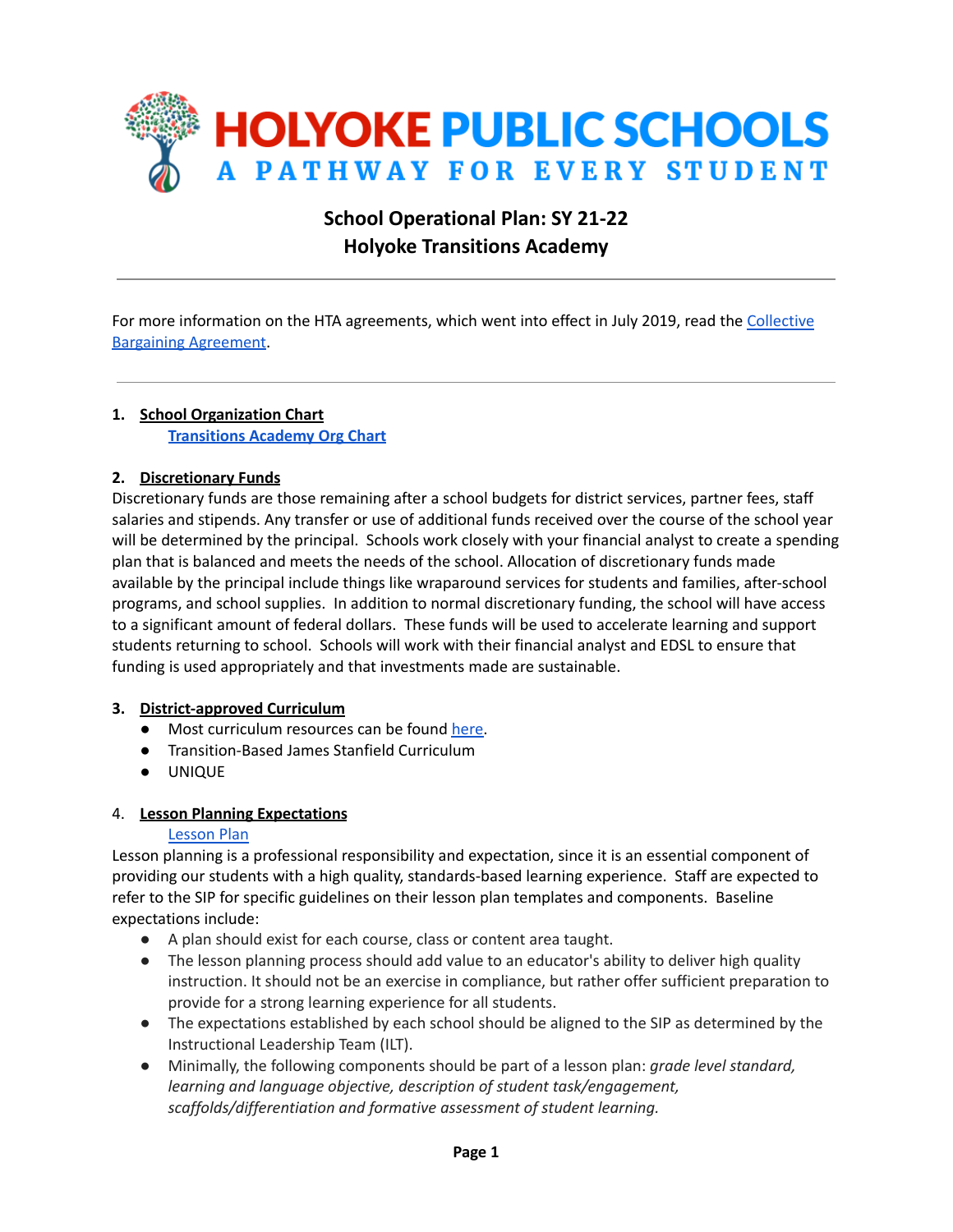## **5. District and School-based Professional Development**

(Morgan, Veritas Prep, and the high schools will have additional PD hours for teachers. This does not include individualized professional development or coaching of teachers.)

Teachers are required to participate in professional development throughout the school year, including before and after the school day for students, and before or after the school year ends. If possible, at least one week's notice will be given to teachers before any required professional development. **Expected professional development include:**

- Before the school year, full day professional development: **August 17-20**. *Please note that August 17 will be district-directed. Details will be available in the summer.*
- Full day district-directed professional development on the following dates: **November 2, January 4-5**.
- Full day school-based professional development on the following dates: **September 21**
- Weekly professional development before or after the school day: **Weekly, Wednesday Mornings 7am-7:40am**
- School-based data/planning meetings during the school day: **Quarterly, 3 Thursday of Every Month 7am-7:45am**

#### **6. Calendar**

We follow the district's school year [calendar.](https://www.hps.holyoke.ma.us/families/calendars/)

## **7. Staff and Student Schedule**

Staff and students are expected to attend school every day, on time. Our students learn best when taught by their teachers. Staff should refer to the contract for attendance expectations.

| .                         |                    |  |  |  |
|---------------------------|--------------------|--|--|--|
| Mon - Fri                 |                    |  |  |  |
| <b>Student Arrival</b>    | 7:30am             |  |  |  |
| Start Time <sup>(1)</sup> | 7:40am             |  |  |  |
| End Time $(2)$            | 2:15 <sub>pm</sub> |  |  |  |

#### **Student Schedule**

<sup>(1)</sup> Start time is defined as the start of the student day. It starts with Breakfast in the Classroom. Students may be allowed in the building prior to this, in order to get to the classroom.

 $(2)$  End time is defined as the end of the student day. It is dismissal.

Total Elementary/Middle Student School Hours (except Veritas): **1269 hours per year (178 days of 7 hours 5 minutes, plus two days of 4 hours 5 minutes)**

Total High School Hours**: 1179 hours per year**

**Note: HPS will release 3-hours early for students, teachers, and paraprofessionals two days in SY21-22. HPS reserves the right to make these full days in subsequent years.**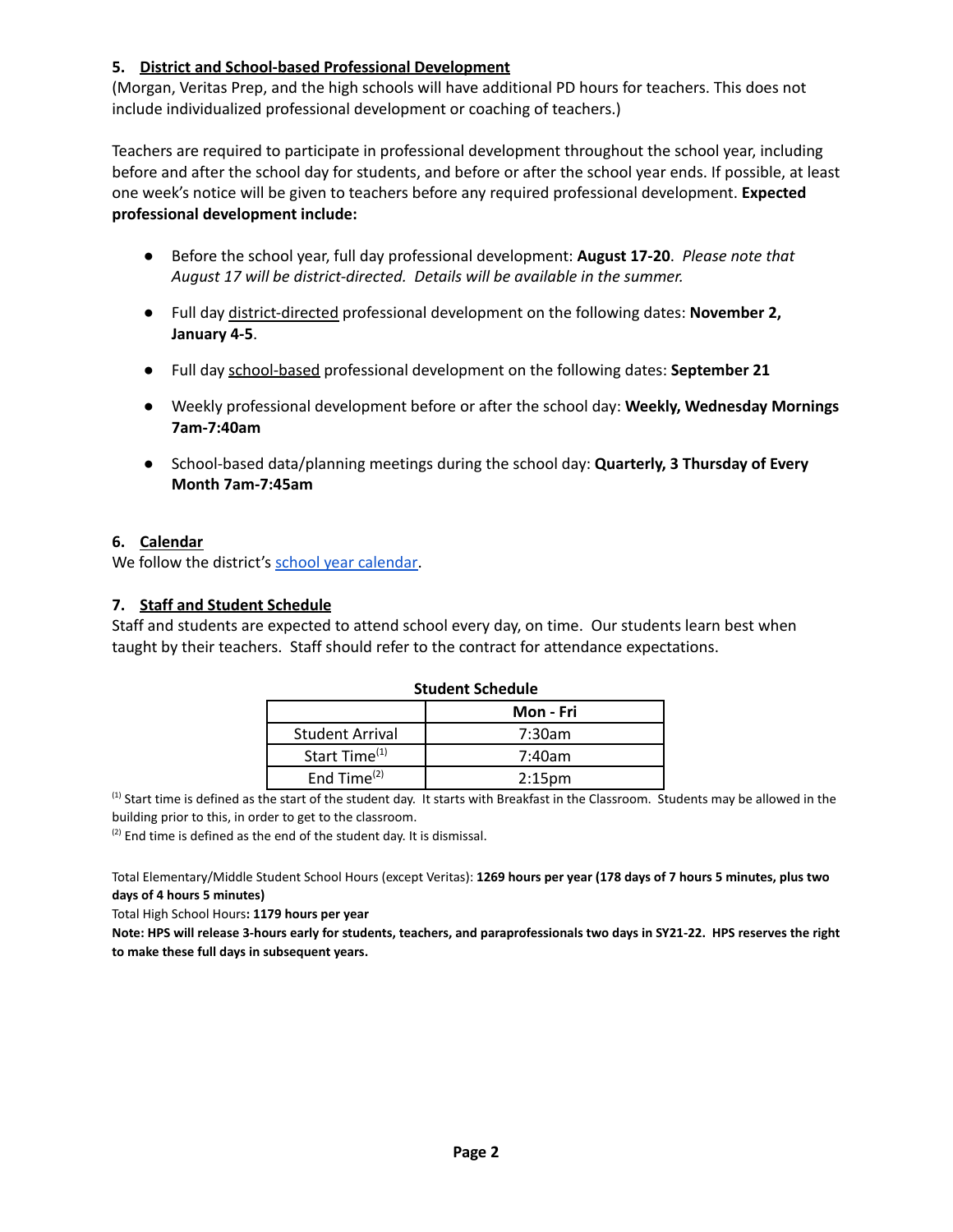## **Teacher Schedule**

*Actual Schedule* (Include all scheduled time outside of the student learning day; this includes entry/dismissal, collaboration, staff meetings, etc.)

|                    | <b>Mon</b>           | <b>Tues</b>          | Wed                  | <b>Thurs</b>         | Fri           |
|--------------------|----------------------|----------------------|----------------------|----------------------|---------------|
| $7:15-7:40$        | Prep                 | Prep                 | Prep                 | Prep/                | Prep          |
|                    |                      |                      |                      | Professional         |               |
|                    |                      |                      |                      | Development          |               |
| 7:40-8:30          | <b>Social Skills</b> | <b>Social Skills</b> | Social Skills        | <b>Social Skills</b> | Social Skills |
| 8:30-12:00pm       | Vocational           | Vocational           | Prep/                | Vocational           | Vocational    |
|                    |                      |                      | Vocational           |                      |               |
| 12:30pm            | Lunch                | Lunch                | Lunch                | Lunch                | Lunch         |
| 12:30-2:15pm       | Functional           | Functional           | Functional           | Functional           | Functional    |
|                    | Academics            | Academics            | Academics            | Academics            | Academics     |
| 2:15 <sub>pm</sub> | Dismissal            | Dismissal            | Dismissal            | Dismissal            | Dismissal     |
| 2:15-2:45pm        | Data                 | Collaboration/       | <b>Staff Meeting</b> | Collaboration/       | Data          |
|                    | Collection/          | Professional         |                      | Professional         | Collection/   |
|                    | Assessment           | Development          |                      | Development          | Assessment    |

(3) Collaboration outside of the traditional school day for ES/MS must be at least **2 hours per week**.

● Teachers at each school will receive a duty-free lunch.

● Teachers will have 4-5 planning periods every week. This time will be used to plan, grade, collaborate with colleagues, participate in professional development, data and planning meetings, etc. Teachers may be asked to perform some duties during this time. Planning periods are at the discretion of the building principal.

#### **Accounting for Time**

**During School:** All schools will include in their teaching day meetings during teacher planning time that include intentional and explicit attention to providing observation feedback, data meetings, and planning meetings.

| Category                          | Length of Time per | <b>Details</b>                       |
|-----------------------------------|--------------------|--------------------------------------|
|                                   | <b>Session</b>     |                                      |
| Data Meetings                     | 45-60 min          | Weekly Vocational and informational  |
|                                   |                    | assessments                          |
| <b>Planning Meetings</b>          | 45-60 min          | Weekly Staff Meetings & Professional |
|                                   |                    | Development                          |
| <b>Observation &amp; Feedback</b> | 15-30 min          | Quarterly                            |

#### **Before/After School:**

| Category           | <b>Length of Time</b> | <b>Frequency</b> | <b>Total Time</b> | <b>Notes/Details/Dates</b>      |
|--------------------|-----------------------|------------------|-------------------|---------------------------------|
|                    | per Session           |                  | Per Year          |                                 |
| Before School Duty | 30 minutes            | Daily            | Up to 90          | Prep, Weekly Staff Meetings,    |
|                    |                       |                  | hours             | <b>Professional Development</b> |
| After School Duty  | 15 minutes            | Daily            | 45 hours          | Collaboration, Assessment, Data |
|                    |                       |                  |                   | Collection. Clean Up            |
| Weekly             | 30 minutes per        | Daily            | Up to 90          | Prep, Weekly Staff Meetings,    |
| Collaboration:     | session               |                  | hours             | Professional Development,       |
| $\bullet$ PD       |                       |                  |                   | Collaboration, Assessment, Data |
| • Data Meetings    |                       |                  |                   | Collection, Clean Up            |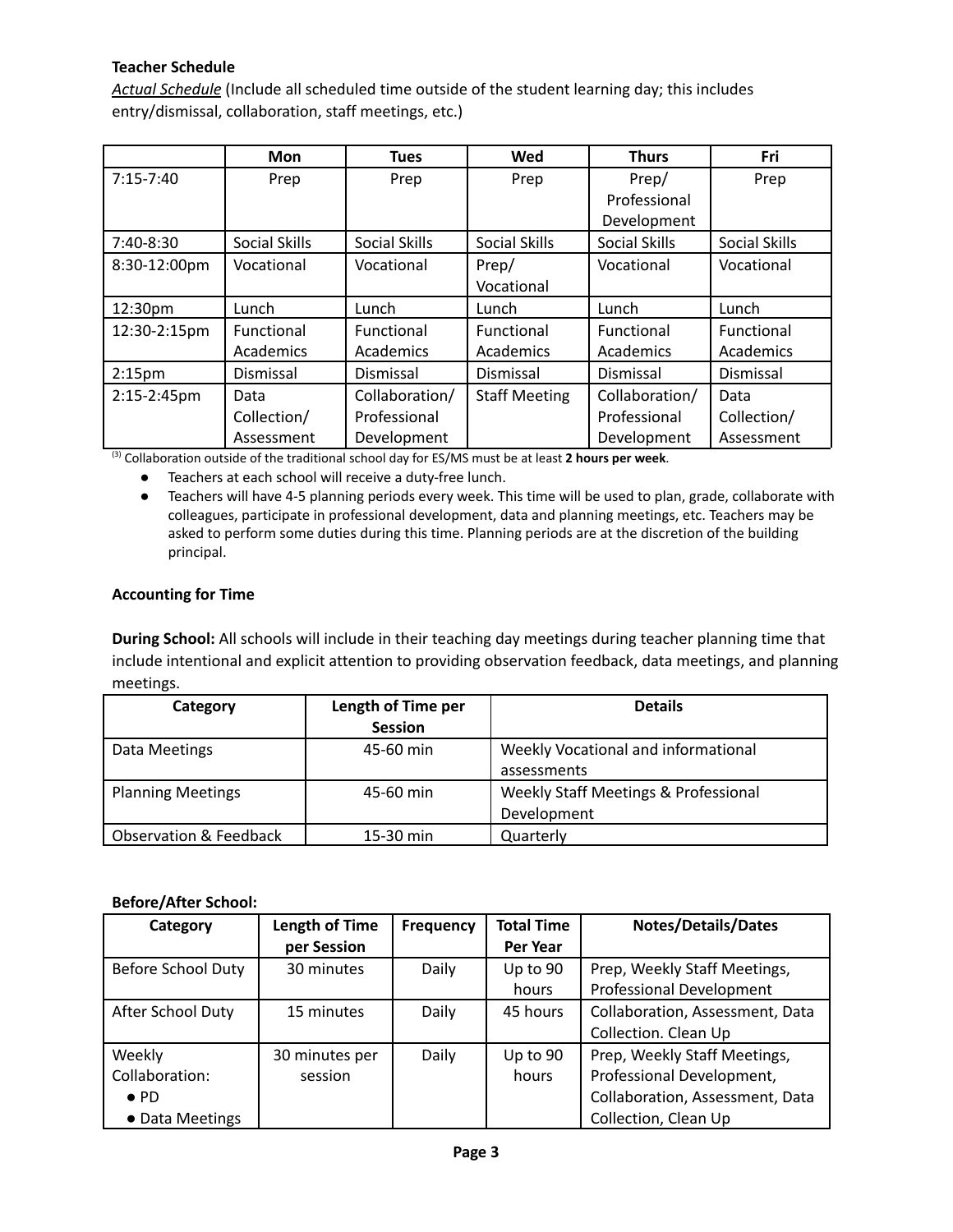| • Planning                |                      |           |               |                                 |
|---------------------------|----------------------|-----------|---------------|---------------------------------|
| <b>Meetings</b>           |                      |           |               |                                 |
| <b>Staff Meeting</b>      |                      |           |               |                                 |
| Before-School Year,       | 7.5 hours/day        | 3 days    | 22.5 hours    | August 18-20*                   |
| full PD Days              |                      |           |               | Convocation will be held on     |
|                           |                      |           |               | August 20                       |
| School-based PD           | 7.5 hours/day        | 1 day     | 7.5 hours     | September 21                    |
| District scheduled        | 7.5 hours.day        | 4 days    | 30 hours      | August 17, November 2, January  |
| PD days                   |                      |           |               | $4 - 5$                         |
| Open House                | 2 Sessions, 1        | Spring    | 1.5hr/sessi   | Dates TBD                       |
|                           | Student              | Semester  | on            |                                 |
|                           | Focused, 1           |           |               |                                 |
|                           | Parent Focused       |           |               |                                 |
| Academic-focused          | 2 Hours-             | Quarterly | 8 hours       | SEPAC Collaboration (i.e. Trunk |
| family events             | Community            |           |               | or Treat, Holiday Celebration,  |
|                           | <b>Based Evening</b> |           |               | End of Year Celebration)        |
|                           | Events               |           |               |                                 |
| <b>Family Conferences</b> | TBD- As Needed       | TBD-As    | TBD-As        |                                 |
|                           |                      | Needed    | <b>Needed</b> |                                 |
| Home/Virtual Visits       | TBD- As Needed       | TBD-As    | TBD-As        |                                 |
|                           |                      | Needed    | Needed        |                                 |
| Total Time <sup>(4)</sup> |                      |           |               |                                 |

<sup>(4)</sup> Total ES/MS time may not exceed 230 hours, unless teachers are compensated according to the HPS Professional Compensation Structure or Morgan Professional Compensation Structure.

- Weekly Collaboration by having a 7-hr 5 min day: 2 hours per week, 80 hours per year
- "Up to 90 hours" for additional responsibilities: 90 hours per year
- 4 District PD days: 7.5 hours x 4 days = 30 hours
- 4 school-based PD days: 7.5 hours x 4 days = 30 hours

Total HS time may not exceed 219.5 hours, unless teachers are compensated according to the HPS Professional Compensation Structure.

- "Up to 160 hours" for additional responsibilities: 160 hours per year
- 9 PD days: 6.62 hours x 9 days = 59.5 hours (Note: The equivalent of one day may be spread throughout the school year in shorter increments, based on teacher feedback and designed in concert with teacher leaders.)

#### *Exceptions*

Please note whether any teachers have alternative schedules.

#### **ES/MS Paraprofessional Schedule**

Paraprofessionals work 186 days per year: the 180 student days, **August 19 and 20** (work sessions and convocation), September 21 (school-based PD), November 2 and January 4 and 5 (district-based PD). *(Except for Morgan and Veritas - Paras follow the school schedule).*

|              | Mon           | Tues          | Wed                  | <b>Thurs</b>  | Fri           |
|--------------|---------------|---------------|----------------------|---------------|---------------|
| 7:15am       | Arrival       | Arrival       | Arrival              | Arrival       | Arrival       |
| 7:15-7:40am  | Prep          | Prep          | <b>Staff Meeting</b> | Prep/PD       | Prep          |
| 7:40am-8:30a | Social Skills | Social Skills | Social Skills        | Social Skills | Social Skills |
| m            |               |               |                      |               |               |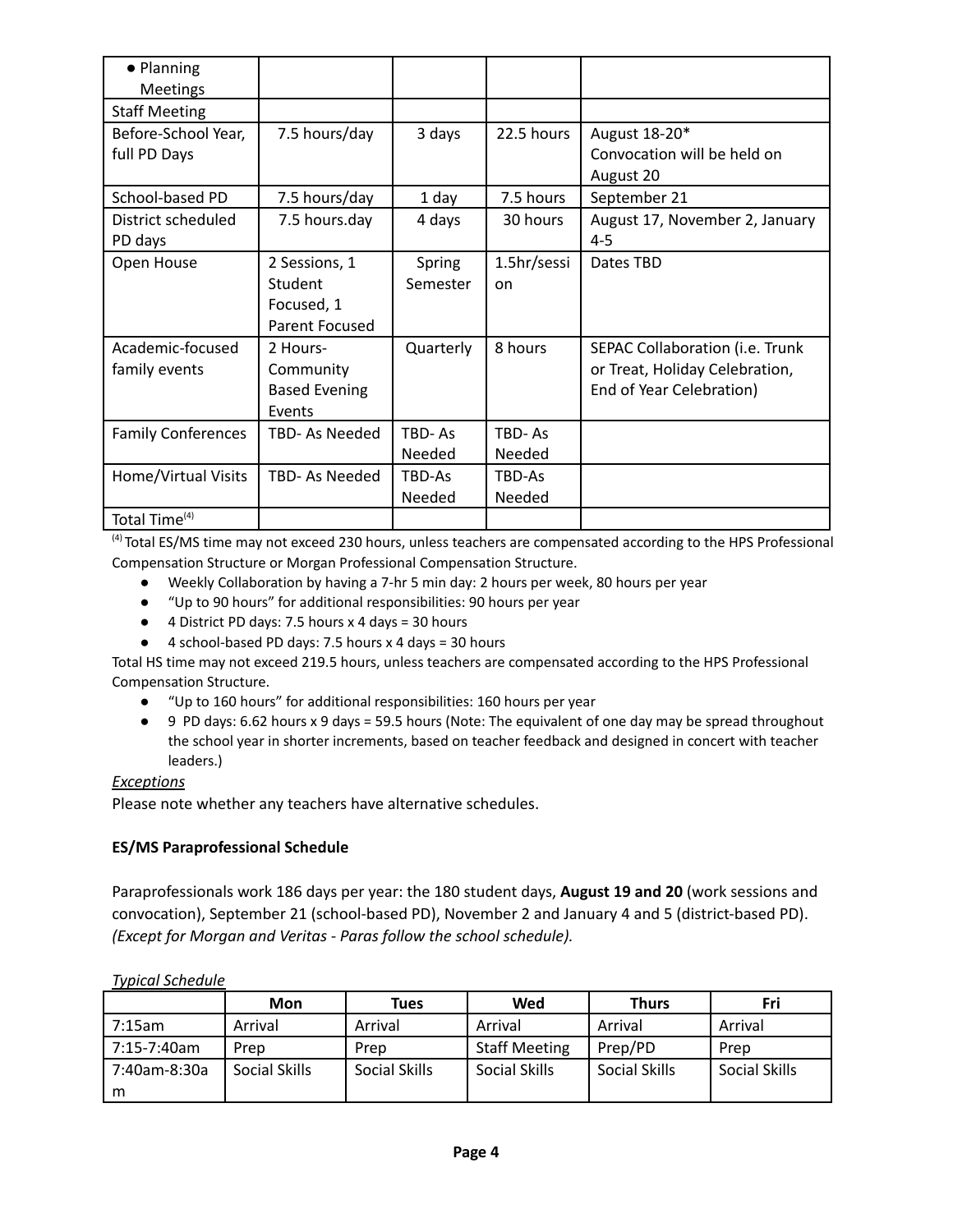| 8:30am-12:00       | Vocational  | Vocational  | Vocational  | Vocational  | Vocational  |
|--------------------|-------------|-------------|-------------|-------------|-------------|
| pm                 |             |             |             |             |             |
| 12:00-12:30        | Lunch       | Lunch       | Lunch       | Lunch       | Lunch       |
| 12:30-1:00         | Life Skills | Life Skills | Life Skills | Life Skills | Life Skills |
| $1:00$ pm- $2:15p$ | Functional  | Functional  | Functional  | Functional  | Functional  |
| m                  | Academics   | Academics   | Academics   | Academics   | Academics   |
| 2:15pm-2:45        | Collab      | Collab      | Collab      | Collab      | Collab      |

<sup>3</sup> Elementary and middle school paraprofessionals should be included in at least 45 minutes of collaboration weekly.

<sup>4</sup>Most elementary and middle school paraprofessionals work 7.5 hours. High school paraprofessionals work 7 hours. All Morgan paraprofessionals work 8.0 hours.

<sup>5</sup> School leaders are allowed to stagger paraprofessional schedules, assuming students' needs and IEPs are met.

#### *Exceptions*

Please note any paraprofessionals who have alternative schedules.

#### 8. **Work before and/or after the regular school year**

Please refer to the district's school year [calendar](https://www.hps.holyoke.ma.us/families/calendars/) as needed.

This is the schedule for when teachers return to work:

- First year teachers (induction): **August 9-12**
- New staff orientation (for all new teaching and non-teaching staff): **August 13**
- Returning teachers : **August 17** (for all schools except HHS, Veritas and Morgan those schools should adjust this language to reflect their return to school date).

The final workday for teachers is Monday, June 21st, with five inclement weather days built in. If possible, at least one month's notice will be given to teachers before any change is made to the start and end of the school year.

#### **9. ILT Membership:**

Kelsey Broussea, Transition Academy Director Marc Stochel, Transition Academy Teacher Elizabeth Jazab, Transition Academy Teacher

#### 10. **Schedule of Parent/Teacher Meetings**

As Needed/Ongoing Basis

#### **11. Notices and announcements**

Teachers will be notified in advance of special events which will involve students such as health testing, assemblies, etc. Classroom interruptions for notices or public address announcements will be kept at an absolute minimum.

#### **12. School Health and Safety**

Working with the central office, the school will make every effort to provide appropriate materials, space, and technology to support effective teaching and learning. Security of school premises will be maintained and visitors to the school will be required to check in with the main office upon entry. Additionally, ALL staff and visitors will be required to have an HPS Identification visible at all times. Staff is encouraged to support safety and security efforts by questioning anyone in the building without ID that is visible. Every effort will be made to mitigate painting or repairs to buildings while school is in session, to avoid distractions or interruptions to student learning. Staff should follow the [District](https://docs.google.com/document/d/1tTwTeEKVhYowh6FBrDq92jG6qWqqrKBx94u0MgZIIlM/edit?usp=sharing) Green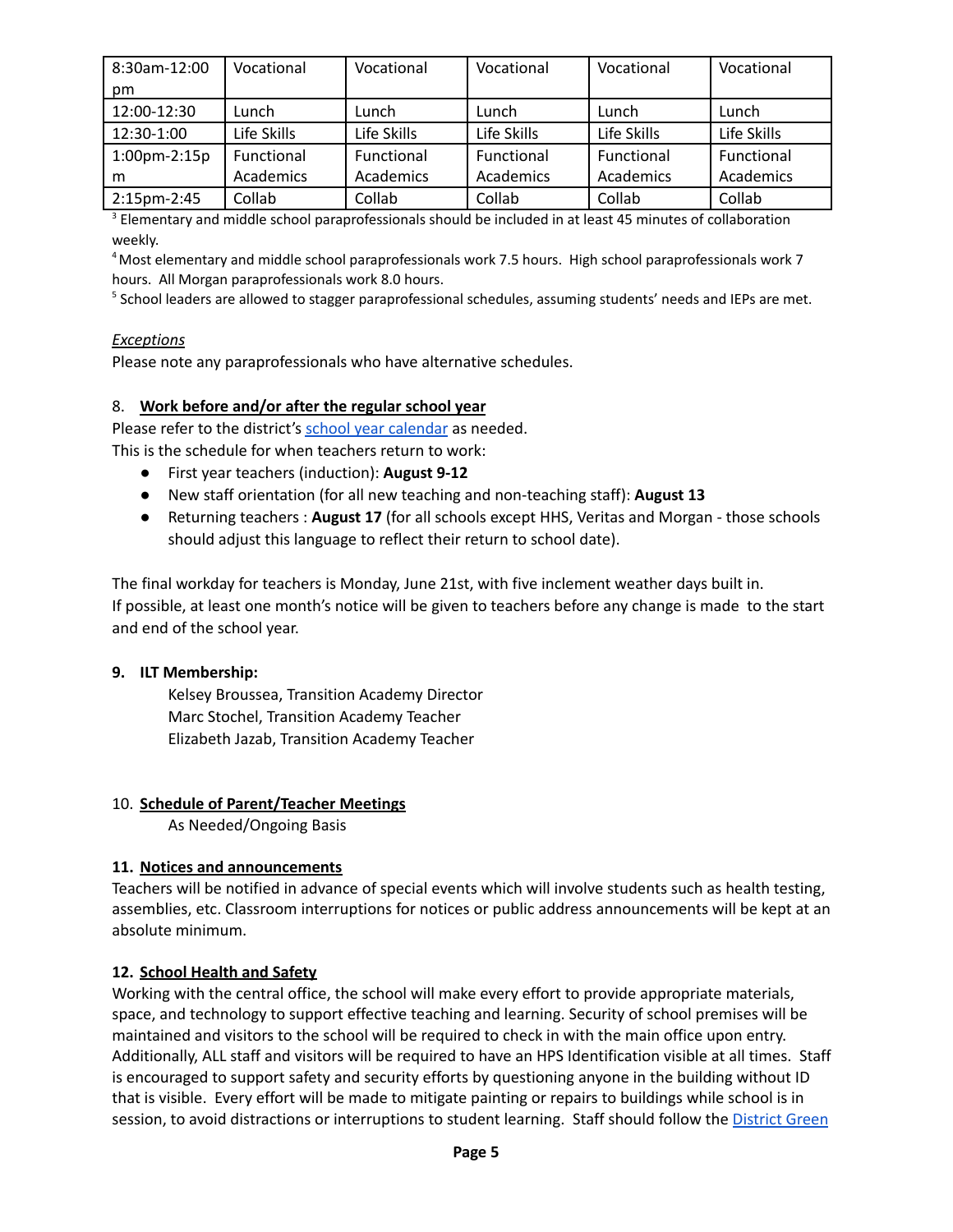Cleaning [procedures](https://docs.google.com/document/d/1tTwTeEKVhYowh6FBrDq92jG6qWqqrKBx94u0MgZIIlM/edit?usp=sharing) and any additional health and safety procedures to reduce the potential spread of COVID-19. Additional cleaning and safety protocols and procedures will be communicated to staff prior to the start of the school year.

## **13. Staff dress code**

As part of our professional culture, staff will dress professionally for a school setting. Excessively casual clothing such as: jeans, sweatpants, and flip flops is not permitted, unless otherwise designated (approved Jeans Day).

## **14. Rotation of duties**

*Director-* Oversee all daily operations, Develop/Design Programming *Teachers*-Deliver Curriculum based on individual transition needs *Job Coaches-* Teach, oversee, observe student progress at work-sites and at Academy site *Ed Coach-* Provide Support in a college setting, including but not limited to attending classes, connecting with college supports, travel training, etc. *Paraprofessional-*Provide student support as directed by teacher

*1:1 Paraprofessional-*Provide 1:1 student support

## 15. **Class size**

We commit to ensuring a reasonable class size for students and teachers. Class sizes may be differentiated, to support student learning and teacher development. Target class sizes are defined in the school staffing allocations.

## **16. Bulletin boards**

As part of our professional culture, teachers may be asked to support the development and maintenance of bulletin boards in hallways.

## **17. Home visits**

When the health environment is safe to do so, staff are highly encouraged to conduct home visits to connect with and learn more about our students and families throughout the school year. Home visits may be conducted on professional development days or as part of the "up to 90 hours" or "up to 160 hours" of additional responsibilities as detailed above.

## **18. Family-Teacher Communication**

As part of our professional culture, teachers are expected to have regular communication with families through email, a blog or phone calls home to share what students are learning in class and discuss the academic progress of individual students. Teachers are expected to respond to family inquiries via email, phone or requests for in-person meetings within 2 working days to at least acknowledge receipt and to indicate when they will follow up with more information, if not immediately resolved. Teachers should refer to the SIP for more details, which will include at least two opportunities for family/teacher conferences and two opportunities for families to learn how to support learning at home (e.g. student showcase, math game night, publishing party, literacy instructional workshop, etc.)

## **19. Class coverage**

All staff members may be required to cover classes as needed, except during teacher's duty-free lunch, when such incidents as substitute coverage of classes for others who are absent arises. When possible, common planning time should be used when teachers are asked to cover classes, if and when a substitute teacher is not available. To the extent possible, class coverage will be assigned equitably and on a rotating basis.